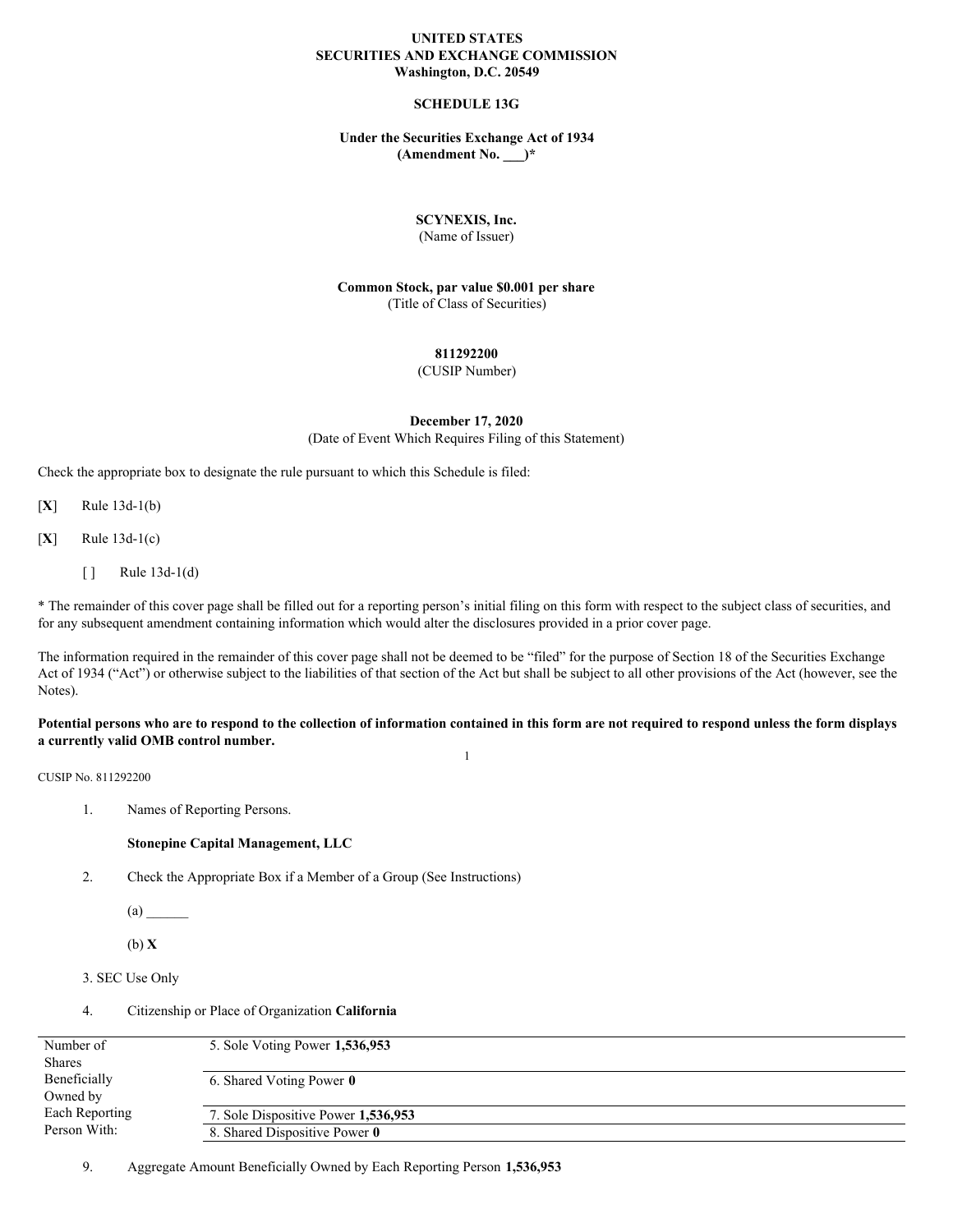- 10. Check if the Aggregate Amount in Row (9) Excludes Certain Shares (See Instructions) **\_\_\_\_\_\_**
- 11. Percent of Class Represented by Amount in Row (9) **7.7%**
- 12. Type of Reporting Person (See Instructions) **IA, OO**

2

# CUSIP No. 811292200

1. Names of Reporting Persons.

**Stonepine Capital, L.P.**

- 2. Check the Appropriate Box if a Member of a Group (See Instructions)
	- $(a)$

(b) **X**

- 3. SEC Use Only
- 4. Citizenship or Place of Organization **Delaware** Number of Shares Beneficially Owned by Each Reporting Person With: 5. Sole Voting Power **1,536,953** 6. Shared Voting Power **0** 7. Sole Dispositive Power **1,536,953**

8. Shared Dispositive Power **0**

- 9. Aggregate Amount Beneficially Owned by Each Reporting Person **1,536,953**
- 10. Check if the Aggregate Amount in Row (9) Excludes Certain Shares (See Instructions) **\_\_\_\_\_\_**
- 11. Percent of Class Represented by Amount in Row (9) **7.7%**
- 12. Type of Reporting Person (See Instructions) **PN**

## 3

- CUSIP No. 811292200
	- 1. Names of Reporting Persons.

# **Jon M. Plexico**

2. Check the Appropriate Box if a Member of a Group (See Instructions)

 $(a)$ 

(b) **X**

- 3. SEC Use Only
- 4. Citizenship or Place of Organization **U.S.A.**

| Number of                      | 5. Sole Voting Power 1,536,953      |
|--------------------------------|-------------------------------------|
| <b>Shares</b>                  |                                     |
| Beneficially                   | 6. Shared Voting Power 0            |
| Owned by                       |                                     |
| Each Reporting<br>Person With: | 7. Sole Dispositive Power 1,536,953 |
|                                | 8. Shared Dispositive Power 0       |
|                                |                                     |

9. Aggregate Amount Beneficially Owned by Each Reporting Person **1,536,953**

10. Check if the Aggregate Amount in Row (9) Excludes Certain Shares (See Instructions) **\_\_\_\_\_\_**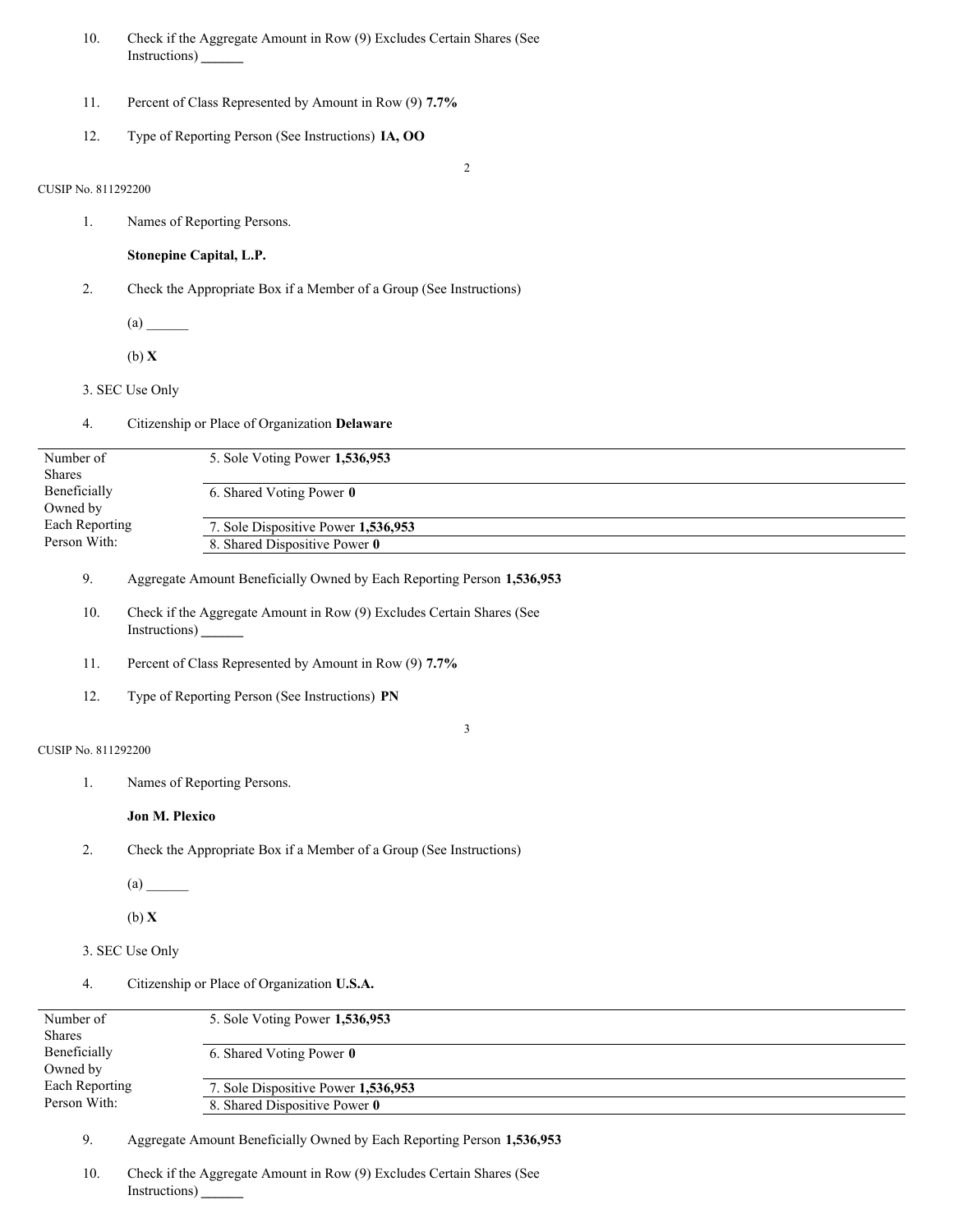- 11. Percent of Class Represented by Amount in Row (9) **7.7%**
- 12. Type of Reporting Person (See Instructions) **HC, IN**

#### 4

## CUSIP No. 811292200

1. Names of Reporting Persons.

# **Timothy P. Lynch**

- 2. Check the Appropriate Box if a Member of a Group (See Instructions)
	- $(a)$
	- (b) **X**
- 3. SEC Use Only
- 4. Citizenship or Place of Organization **U.S.A.**

| Number of      | 5. Sole Voting Power 1,536,953      |  |
|----------------|-------------------------------------|--|
| <b>Shares</b>  |                                     |  |
| Beneficially   | 6. Shared Voting Power 0            |  |
| Owned by       |                                     |  |
| Each Reporting | 7. Sole Dispositive Power 1,536,953 |  |
| Person With:   | 8. Shared Dispositive Power 0       |  |
|                |                                     |  |

5

# 9. Aggregate Amount Beneficially Owned by Each Reporting Person **1,536,953**

- 10. Check if the Aggregate Amount in Row (9) Excludes Certain Shares (See Instructions) **\_\_\_\_\_\_**
- 11. Percent of Class Represented by Amount in Row (9) **7.7%**
- 12. Type of Reporting Person (See Instructions) **HC, IN**

#### CUSIP No. 811292200

#### **Item 1.**

(a) Name of Issuer

**SCYNEXIS, Inc.**

(b) Address of Issuer's Principal Executive Offices

**1 Evertrust Plaza, 13th Floor, Jersey City, New Jersey 07302**

#### **Item 2.**

(a) The names of the persons filing this statement are:

# **Stonepine Capital Management, LLC, a California limited liability company (the "General Partner")**

**Stonepine Capital, L.P., a Delaware limited partnership (the "Partnership")**

#### **Jon M. Plexico**

# **Timothy P. Lynch (collectively, the "Filers")**

The General Partner is the general partner and investment adviser of investment funds, including the Partnership. Mr. Plexico and Mr. Lynch are the control persons of the General Partner. The Filers are filing this Schedule 13G jointly, but not as members of a group, and each disclaims membership in a group. Each Filer also disclaims beneficial ownership of the Stock except to the extent of that person's pecuniary interest therein. In addition, the filing of this Schedule 13G on behalf of the Partnership should not be construed as an admission that it is, and it disclaims that it is, a beneficial owner, as defined in Rule 13d-3 under the Act, of any of the Stock covered by this Schedule 13G.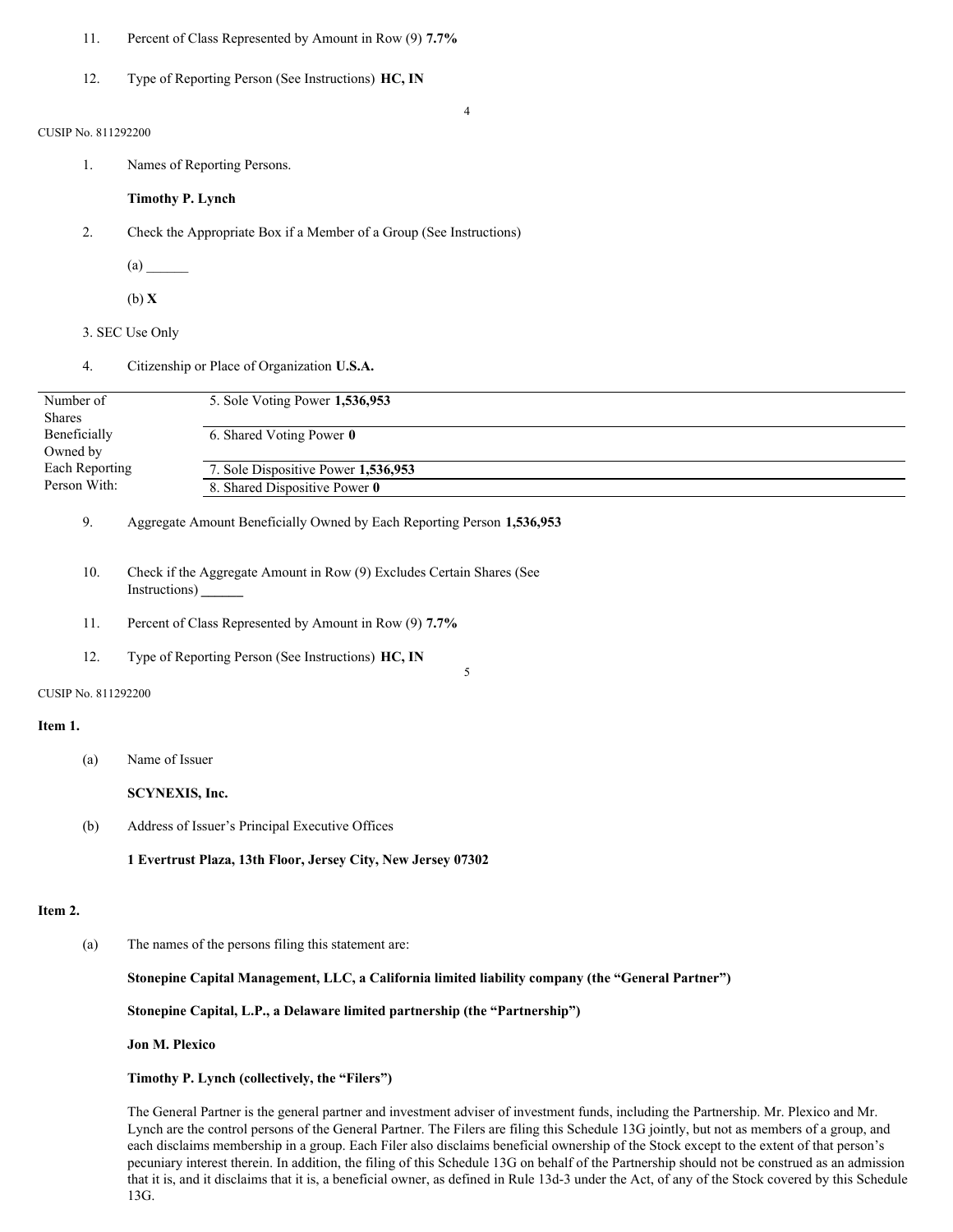(b) The principal business office of the Filers is located at

**919 NW Bond Street, Suite 204 Bend, OR 97703-2767**

- (c) For citizenship of Filers, see Item 4 of the cover sheet for each Filer.
- (d) This statement relates to the Issuer's **Common Stock, par value \$0.001 per share** (the "**Stock**").
- (e) The CUSIP number of the Issuer is: **811292200**

|                                | 6                                                                                                                                                                       |
|--------------------------------|-------------------------------------------------------------------------------------------------------------------------------------------------------------------------|
| CUSIP No. 811292200<br>Item 3. | If this statement is filed pursuant to rule 240.13d-1(b) or 240.13d-2(b) or (c), check whether the person filing is a:                                                  |
| (a)                            | [ ] Broker or dealer registered under section 15 of the Act (15 U.S.C. 780).                                                                                            |
| (b)                            | [] Bank as defined in section $3(a)(6)$ of the Act (15 U.S.C. 78c).                                                                                                     |
| (c)                            | [] Insurance company as defined in section $3(a)(19)$ of the Act (15 U.S.C. 78c).                                                                                       |
| (d)                            | [] Investment company registered under section 8 of the Investment Company Act of 1940 (15 U.S.C. 80a-8).                                                               |
| (e)                            | [X] An investment adviser in accordance with section 240.13d-1(b)(1)(ii)(E). As to the General Partner.                                                                 |
| (f)                            | [ ] An employee benefit plan or endowment fund in accordance with section 240.13d-1(b)(1)(ii)(F).                                                                       |
| (g)                            | $[X]$ A parent holding company or control person in accordance with 240.13d-1(b)(1)(ii)(G). As to Mr. Plexico and Mr. Lynch.                                            |
| (h)                            | [ ] A savings association as defined in section 3(b) of the Federal Deposit Insurance Act (12 U.S.C. 1813).                                                             |
| (i)                            | $\lceil$ A church plan that is excluded from the definition of an investment company under section 3(c)(14) of the Investment<br>Company Act of 1940 (15 U.S.C. 80a-3). |
| (j)                            | $\lceil \cdot \rceil$ A non-U.S. institution in accordance with §240.13d-1(b)(ii)(J).                                                                                   |
| (k)                            | [ ] Group, in accordance with Rule $13d-1(b)(1)(ii)(K)$ .                                                                                                               |
|                                | If filing as a non-U.S. institution in accordance with $\S 240.13d-1(b)(1)(ii)(J)$ , please specify the type of institution                                             |

## **Item 4. Ownership.**

See Items 5-9 and 11 of the cover page for each Filer.

## **Item 5. Ownership of Five Percent or Less of a Class**

If this statement is being filed to report the fact that as of the date hereof the reporting person has ceased to be the beneficial owner of more than five percent of the class of securities, check the following [ ].

# **Item 6. Ownership of More than Five Percent on Behalf of Another Person.**

\_\_\_\_\_\_\_\_\_\_\_\_\_\_\_\_\_\_\_\_\_\_\_\_\_\_\_\_\_\_\_\_\_\_\_\_\_\_\_\_\_\_\_\_\_\_\_\_\_\_\_\_\_\_\_\_\_\_\_\_\_\_\_.

The Partnership holds the Stock for the benefit of its investors and has the right to receive or the power to direct the receipt of dividends from, or the proceeds from the sale of, the Stock.

# Item 7. Identification and Classification of the Subsidiary Which Acquired the Security Being Reported on By the Parent Holding **Company.**

Not applicable.

# **Item 8. Identification and Classification of Members of the Group.**

Not applicable.

**Item 9. Notice of Dissolution of Group**

Not applicable.

**Material to Be Filed as Exhibits**

**Item 10.**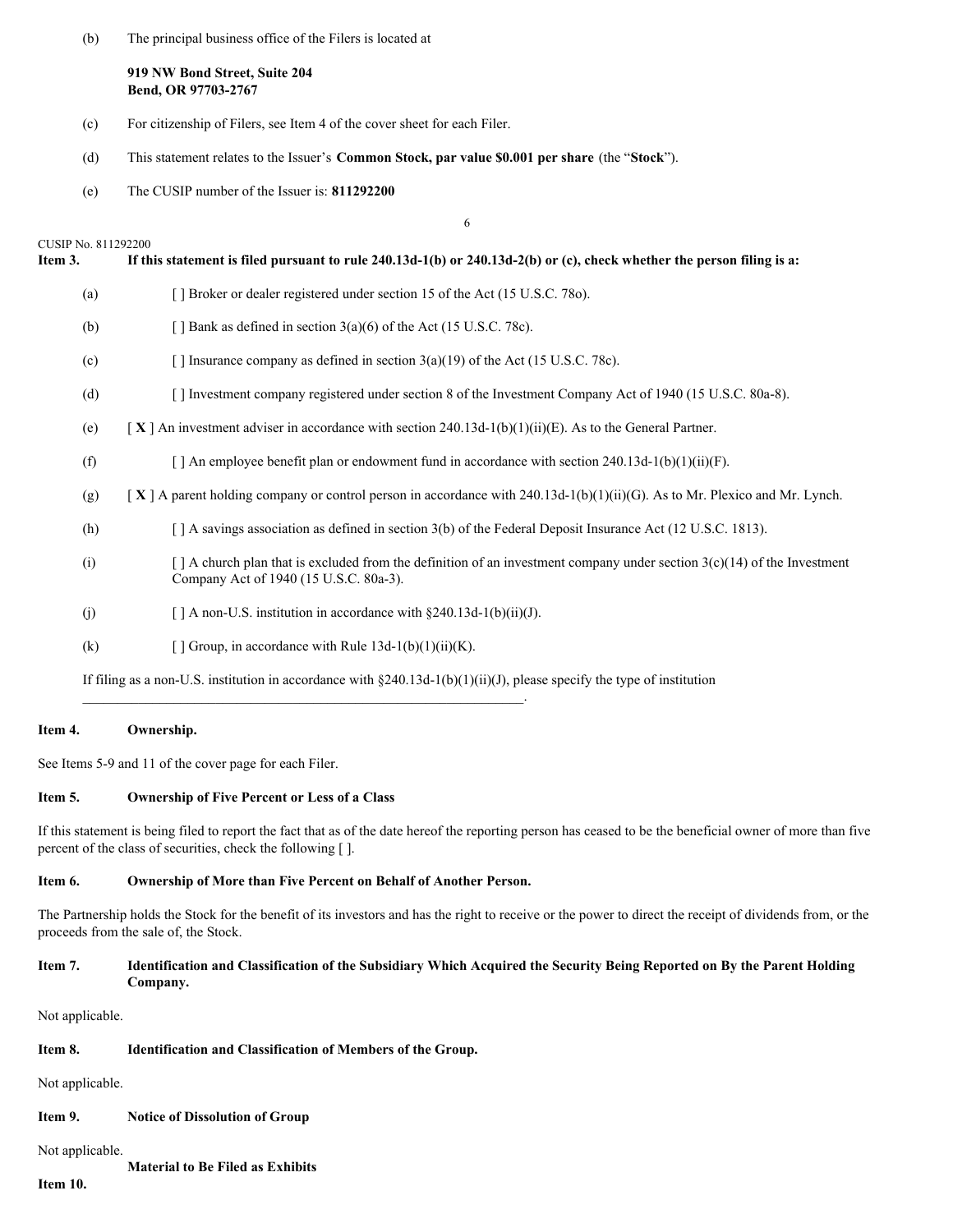Agreement Regarding Joint Filing of Statement on Schedule 13D or 13G.

## **Item 11. Certification of the General Partner, Mr. Plexico and Mr. Lynch**

By signing below I certify that, to the best of my knowledge and belief, the securities referred to above were acquired and are held in the ordinary course of business and were not acquired and are not held for the purpose of or with the effect of changing or influencing the control of the issuer of the securities and were not acquired and are not held in connection with or as a participant in any transaction having that purpose or effect.

#### **Certification of the Partnership**

By signing below I certify that, to the best of my knowledge and belief, the securities referred to above were not acquired and are not held for the purpose of or with the effect of changing or influencing the control of the issuer of the securities and were not acquired and are not held in connection with or as a participant in any transaction having that purpose or effect.

7

CUSIP No. 811292200

## SIGNATURE

After reasonable inquiry and to the best of my knowledge and belief, I certify that the information set forth in this statement is true, complete and correct.

Dated: December 23, 2020

#### **STONEPINE CAPITAL MANAGEMENT, LLC**

By: /s/ Timothy P. Lynch Managing Member

#### **STONEPINE CAPITAL, L.P.**

By: Stonepine Capital Management, LLC, General Partner

By: /s/ Timothy P. Lynch Managing Member

/s/ Jon M. Plexico

/s/ Timothy P. Lynch

CUSIP No. 811292200

#### EXHIBIT A

8

#### AGREEMENT REGARDING JOINT FILING OF STATEMENT ON SCHEDULE 13D OR 13G

The undersigned agree to file jointly with the Securities and Exchange Commission (the "SEC") any and all statements on Schedule 13D or Schedule 13G or Forms 3, 4 or 5(and any amendments or supplements thereto) required under section 13(d) and 16(a) of the Securities Exchange Act of 1934, as amended, in connection with purchases by the undersigned of the securities of any issuer. For that purpose, the undersigned hereby constitute and appoint Stonepine Capital Management, LLC, a California limited liability company, as their true and lawful agent and attorney-in-fact, with full power and authority for and on behalf of the undersigned to prepare or cause to be prepared, sign, file with the SEC and furnish to any other person all certificates, instruments, agreements and documents necessary to comply with section 13(d) and section 16(a) of the Securities Exchange Act of 1934, as amended, in connection with said purchases, and to do and perform every act necessary and proper to be done incident to the exercise of the foregoing power, as fully as the undersigned might or could do if personally present.

Dated: May 15, 2017

#### **STONEPINE CAPITAL MANAGEMENT, LLC**

By: /s/ Timothy P. Lynch Managing Member